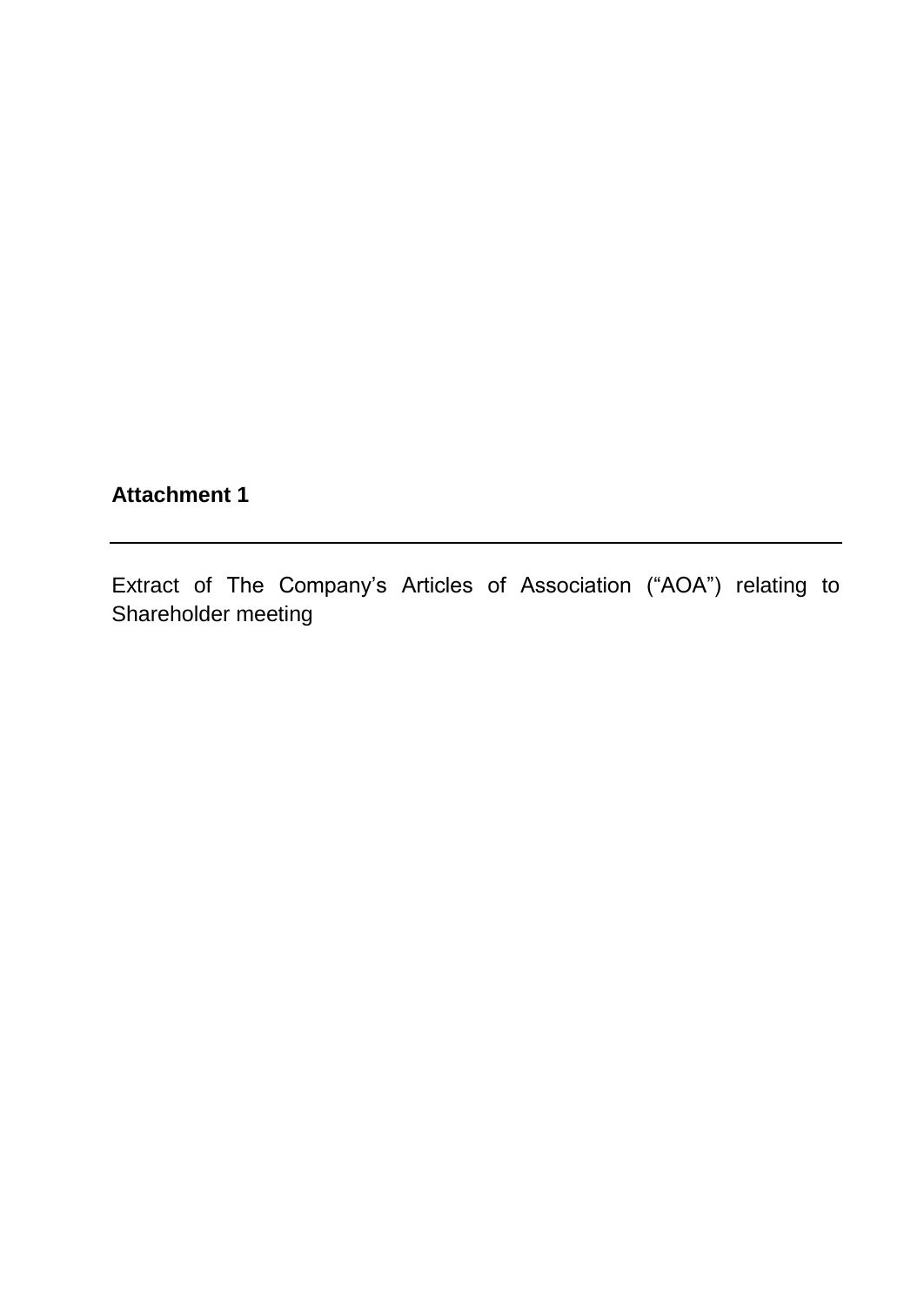Extract of The Company's Articles of Association relating to Shareholder meeting

## **Chapter 4: Shareholder Meetings**

- Article 33 The Board of Directors shall hold an Annual General Meeting of shareholders within four (4) months from the end of fiscal year of the Company, at the locality of the head office, in a neighboring province, or at any other place as the chairman of the Board of Directors deems appropriate.
- Article 34 Any other shareholders meeting than the said meeting shall be called an Extraordinary General Meeting.

The Board of Directors may convene an extraordinary general meeting of shareholders at any time as it deems appropriate, or upon a request in writing from shareholders holding in aggregate no less than one-fifth (1/5) of the total number of issued shares, or from no less than twenty-five (25) shareholders holding in aggregate no less than one-tenth (1/10) of the total number of issued shares. Justification for a request for an extraordinary general meeting shall be clearly provided in the request. In this case, the Board of Directors shall convene the Extraordinary General Meeting of shareholders within one (1) month from the date on which the request in writing has been received from shareholders.

Article 35 At any shareholders meeting, shareholders who are entitled to attend and vote at the meeting shall be those whose names appear in the register of shareholders on the date determined by the Board of Directors. The number of shares held by each shareholder with the right to vote shall be as specified in the register of shareholders on the same date. The right of such shareholders shall not be affected regardless of any change to information in the register of shareholders as of the date of the shareholders meeting.

> The date to be determined by the Board of Directors in paragraph one shall not be more than two (2) months before the date of the shareholders meeting.

Article 36 To convene a shareholders meeting, both general and extraordinary, the Board of Directors shall prepare a notice of invitation, indicating the place, date, time, and agenda items, including matters to be proposed to the meeting, and appropriate details. The notice shall indicate whether the matters, along with the relevant opinion of the Board of Directors, are proposed to the meeting for acknowledgement, for approval, or for consideration. The notice of invitation shall be delivered to shareholders and the registrar no less than seven (7) days before the date of the meeting, and shall be published in a newspaper no less than three (3) days before the date of the meeting.

The notice of invitation shall be delivered to shareholders via registered mail.

Article 37 At any shareholders meeting, a shareholder may appoint other persons of legal age to be a proxy to attend the meeting and vote on their behalf. The proxy form shall include the date and signature of the shareholder granting the proxy, and shall be in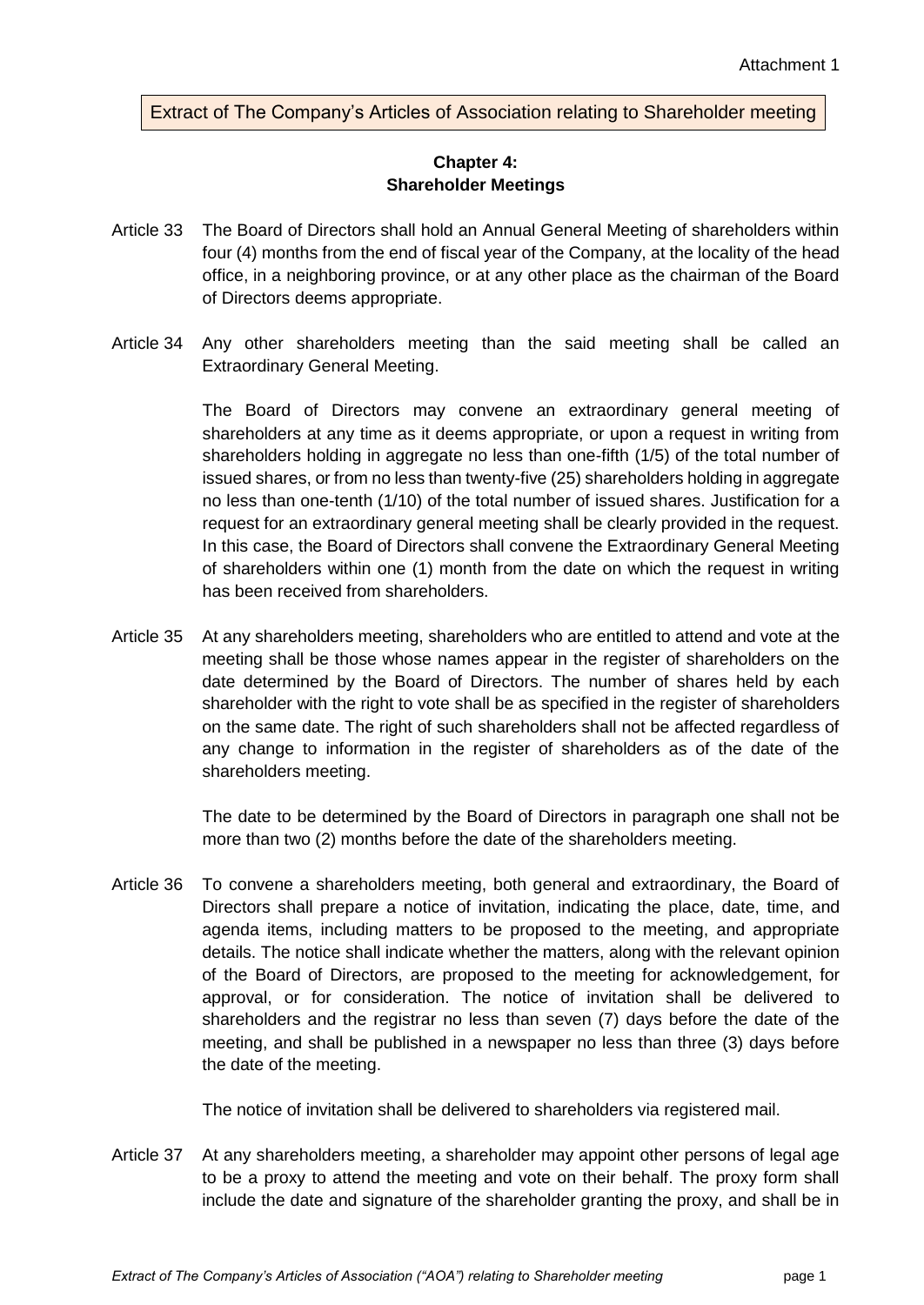the form prescribed by the registrar. The proxy form shall have at least the following particulars:

- (a) number of shares held by the proxy granter;
- (b) name of the proxy;
- (c) serial number of the meeting at which the proxy has been authorized to attend and vote.

The proxy form must be delivered to the chairman of the Board of Directors or the person assigned by the chairman at the meeting before the proxy attends the meeting.

- Article 38 Where proxy is granted, both the shareholder and non-shareholder granted proxy may naturally exercise the voting rights according to the number of proxy granted to them, in addition to the voting rights as shareholders.
- Article 39 At every shareholders meeting, the attendance of no less than twenty-five (25) shareholders and proxies (if any), or no less than half (1/2) the total number of shareholders holding in aggregate no less than one-third (1/3) of the total number of issued shares, shall be required to constitute a quorum.

If it appears that at any shareholders meeting, the time scheduled for the meeting has lapsed for one (1) hour and the number of shareholders present at the meeting cannot constitute a quorum as required, the meeting, if convened at the request of shareholders, shall be dismissed, whereas a meeting that is not convened at the request of shareholders shall be reconvened, and the notice of invitation shall be delivered to the shareholders no less than seven (7) days before the date of the meeting. At this subsequent meeting, a quorum is not required.

- Article 40 The chairman of the Board of Directors shall preside over every shareholders meeting. If the chairman is absent or is incapable of performing his or her duties, the vice-chairman, if any, shall preside over the meeting. If there is no vice-chairman, or if he or she is absent from the meeting or is incapable of performing his or her duties, the shareholders present at the meeting shall elect one person from among themselves to preside over the meeting.
- Article 41 The chairman of the meeting may adjourn the shareholders meeting to another time with the consent of the meeting. The meeting shall determine the place, date, and time for the next meeting. At the adjourned meeting, no matters other than those pending from the previous meeting may be transacted. Methods of sending the notice of invitation to the meeting shall be as prescribed under Article 36.
- Article 42 The chairman of the shareholders meeting shall have the duty to supervise the meeting, to ensure that it is conducted in accordance with the Articles of Association of the Company regarding meetings. The meeting shall be conducted following the order of agenda items prescribed in the notice of invitation thereto. The meeting may resolve to change the order of agenda items by a vote of no less than two-thirds (2/3) of the total number of shareholders in attendance.

Once the meeting has finished consideration of matters under paragraph one, shareholders holding in aggregate no less than one-third (1/3) of the total number of issued shares may request that the meeting consider other agenda items than those prescribed under the notice of invitation to the meeting.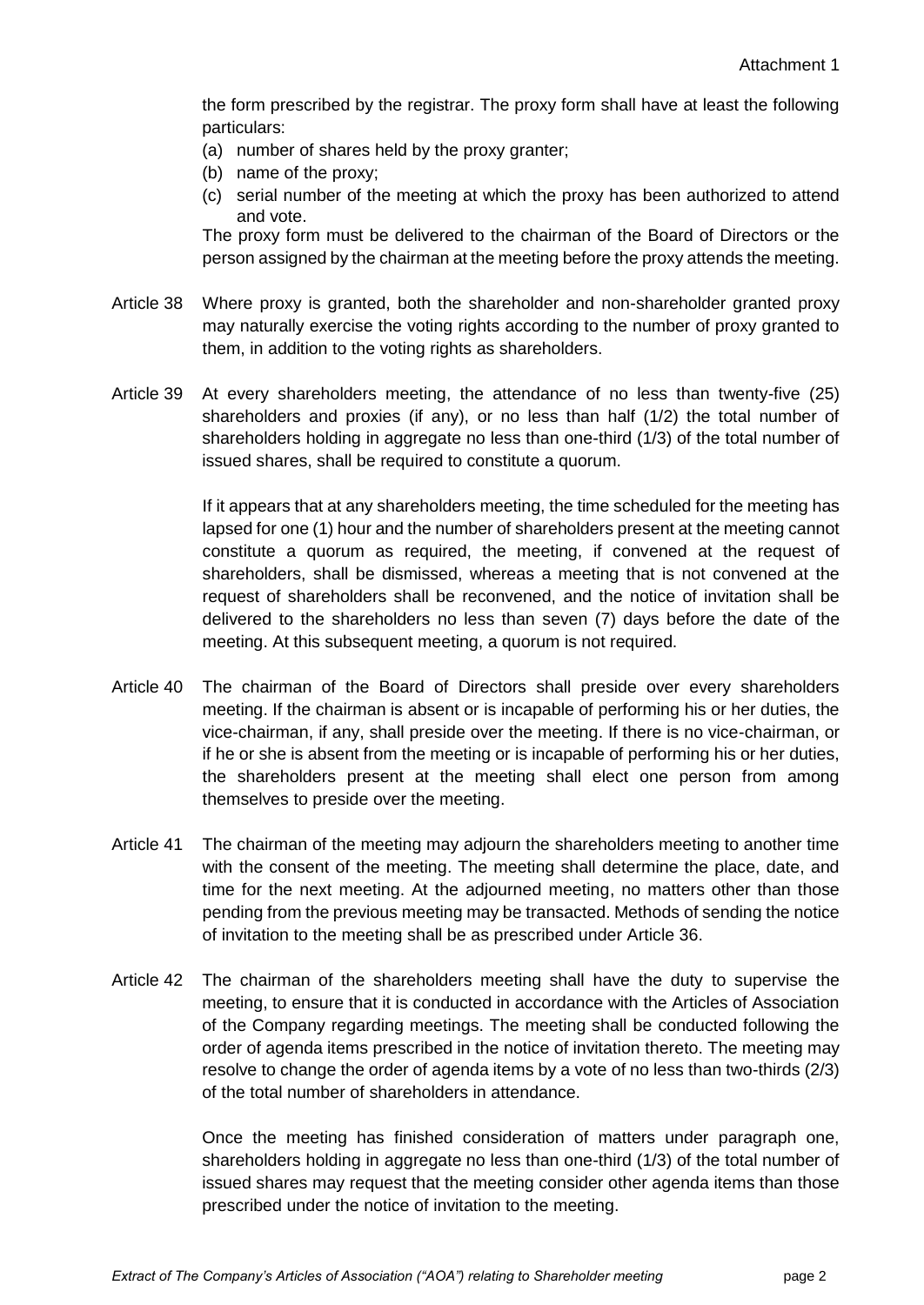If the consideration of matters following the order of agenda items is not finished in accordance with paragraph one, or if consideration of matters proposed by shareholders is not finished in accordance with paragraph two, as the case may be, and it is necessary to adjourn the meeting, the meeting shall determine the place, date, and time for the subsequent meeting. The Board of Directors shall then submit to shareholders the notice of invitation to that meeting, indicating the place, date, time, and agenda items, no less than seven (7) days before the date set for the meeting. The notice of invitation must be published in a newspaper no less than three (3) days before the meeting.

- Article 43 Unless otherwise prescribed in these Articles of Association, to vote at a shareholders meeting, either by a show of hands or secret ballot, one (1) share shall carry one (1) vote. Any shareholder who has a special interest in any matter shall not have the right to vote on that matter, except in the case of a vote on the election of directors. Resolutions of shareholders meetings shall be passed by the following votes:
	- (1) In an ordinary event, resolutions of the meeting shall be passed by the majority of votes of shareholders who are present at the meeting and cast their votes. In the case of a tie, the chairman of the meeting shall cast one extra vote to reach a final decision.
	- (2) In the following cases, resolutions of the meeting shall be passed by a vote of no less than three-fourths (3/4) of the total number of votes of shareholders who are present at the meeting and are entitled to vote:
		- a. sale or transfer of the entire business of the Company, or a material part thereof, to other persons;
		- b. purchase or acceptance of the business transfer of a public limited company or a limited company, to the Company;
		- c. entering into, amendment, or termination of agreements relating to the lease of the entire business of the Company, or a material part thereof; authorization of other persons to manage the business of the Company; or consolidation of business with other persons, with the aim to share profit and loss;
		- d. amendment to the Memorandum of Association or Articles of Association of the Company;
		- e. capital increase or decrease, or issuance of debentures for sale to the public; or
		- f. amalgamation or dissolution.
- Article 44 Business to be transacted at an annual general meeting shall consist of at least the following:
	- (1) to acknowledge the report of the Board of Directors proposed to the meeting on the performance of the Company in the preceding year;
	- (2) to consider and approve the statements of financial position and income statements of the Company in the preceding fiscal year;
	- (3) to consider the allocation of profits, distribution of dividend, and allocation of legal reserve;
	- (4) to consider the election of directors to replace those who retire by rotation, and determination of remuneration for directors;
	- (5) to consider the appointment of auditors, and determination of auditors' fees; and
	- (6) other business.